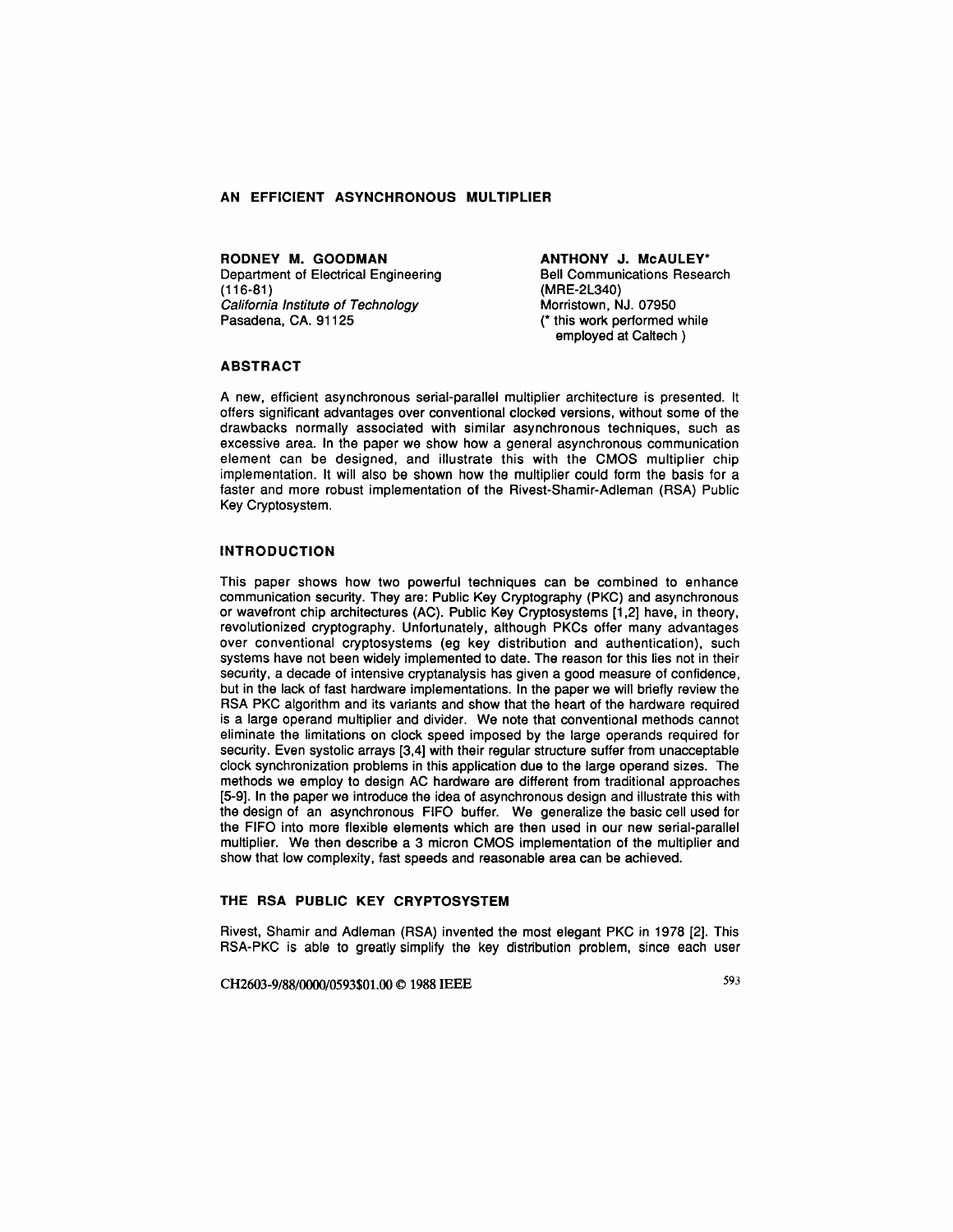#### 594 International Conference on Systolic Arrays

need only have one pair of keys, no matter how many people are on the network. In conventional cryptosystems every pair of users wishing to communicate must have a unique key. A second advantage of the RSA is that it is easily able to provide the equivalent of written signatures. For the purposes of this paper, we address the problem of implementing the encryption and decryption transformations. The enciphering and deciphering process in the RSA cryptosystem are conceptually very simple [1]. They are both modular exponentiations using normal integer arithmetic. So, for example, the cryptogram C is produced by raising the message M to the power of e, where e is the public encryption key. Similarly the message is recovered by raising the cryptogram C to the power of d, where d is the secret decryption key. Both operations are reduced modulo n, where n is also public. Based on current cryptanalytic techniques, it is computationally infeasible to find M from C, e and n without d, if the operands were all 1024 bits in length. The two modular exponentiations could be performed in software with the program below:

```
C = 1FOR i = 1 to x
BEGIN 
END. 
       IF e(i) = 1 THEN C = (C). (M) mod n
       M = (M).(M) mod n
```
where x is the number of bits in the operands and  $e(i)$  is the i th bit of the exponent.

Although there are other slightly more optimal algorithms for computing the exponent, the binary method above is always close to the best and definitely the simplest. From this program we can see the computational heart is the two modular multiplications. Integer multiplication and division (for taking the modulus) are well understood, and easily implemented for operands up to 64 bits. However, for larger operands, such as the 1024 bits required by the RSA, standard discrete hardware techniques are not optimal.

# **SERIAL-PARALLEL MULTIPLIERS**

For large operands, where a full parallel multiplier is impractical, the serial-parallel architecture offers the best asymptotic performance. Because of the widespread application of these multipliers there has recently been great interest in finding the best architecture [11-13]. The traditional approach has the multiplicand loaded in parallel and the multiplier serially. Normally, for large operands, some method of loading the multiplicand serially is included. More recent systolic designs eliminate global data lines and pipeline the multiplier from cell to cell resulting in faster performance. The global clock line thus remains as the speed limit to performance. We can eliminate this by using the wavefront asynchronous approach, and thus achieve high speed modular exponentiation.

### **ASYNCHRONOUS COMMUNICATION**

In an asynchronous wavefront design each element handshakes with its nearest neighbors in order to ensure that data is passed correctly. The handshaking is done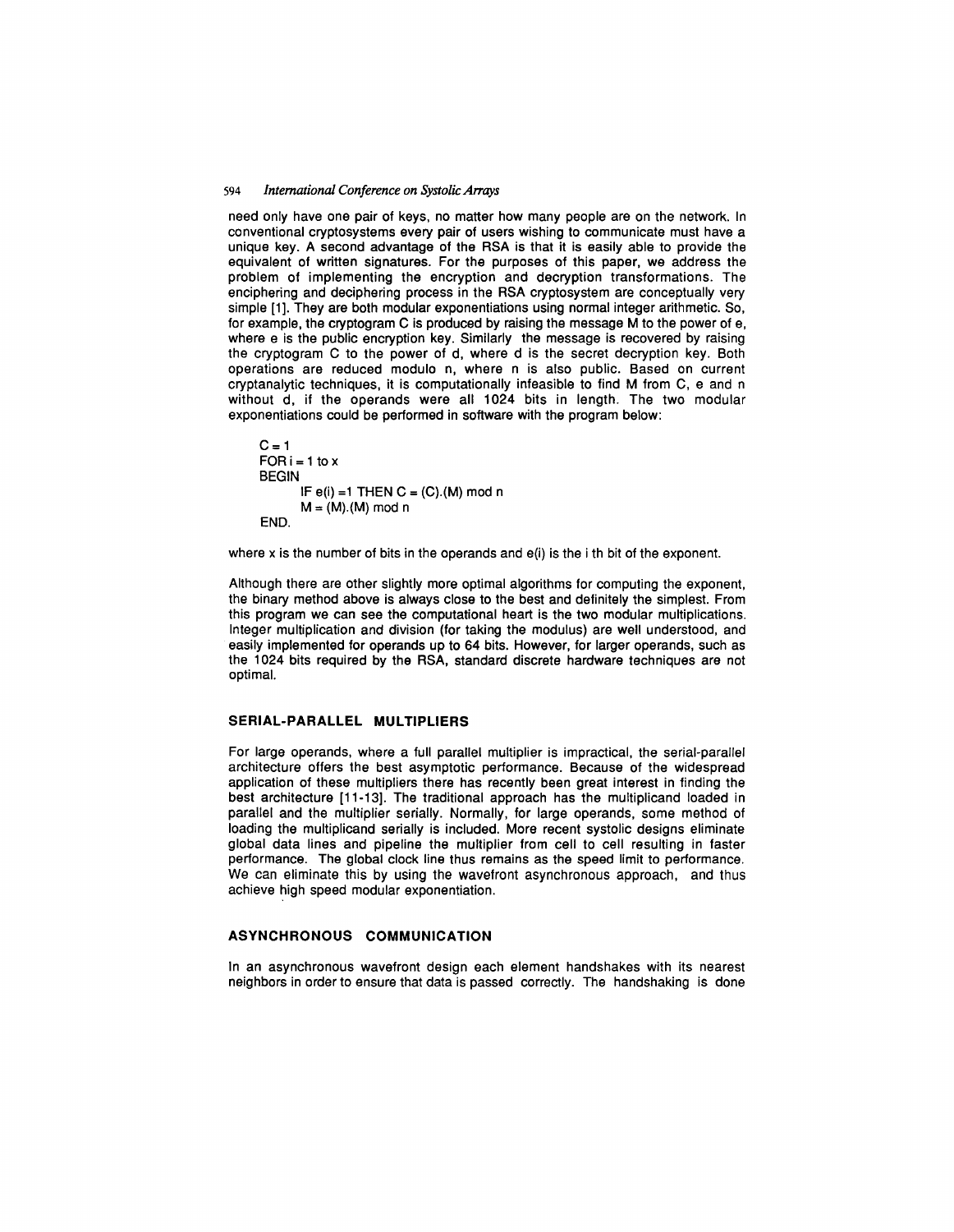### *Implementation 595*

with a ternary signal which communicates either true information (1), false information (0) or a spacer (X). **A** sufficient condition to keep information (1 or 0) separate from other pieces of information is to make sure every element in the chain does not accept new information (and map this into a new output) unless the elements which receive its output have a spacer **(X),** and all its inputs have data (1 or 0) Similarly, an element cannot change to an X unless the next element has data and all its inputs have spacers. We employ the standard two rail logic coding [5,8] for the three states assumed by an element. That is:  $00 =$  acknowledge, reset or null;  $01 =$  data value logical 0;  $10 =$  data value logical 1;  $11 =$  not allowed. Since the null state (00) can only change to data (01 or 10) and data (01 or 10) to null (00) we have a Gray coding, avoiding races where two signals have to change state at the same time.

### **THE C11 ELEMENT**

The basic building block used for an asynchronous FIFO is the Muller C-element [5]. We call this a C11 element as shown in Figure 1 and table 1.



**Figure 1 C11 Block Diagram** 

#### **Table 1. C11 State Table**

| $A[i-1]$ $A[i+1]$     |           | A[i]     |  |
|-----------------------|-----------|----------|--|
| $(a1, a0)$ $(a1, a0)$ |           | (a1, a0) |  |
| იი                    | 71        | oσ       |  |
| 00                    | 10        | 00       |  |
| 01                    | 00        | 01       |  |
| 10                    | 00        | 10       |  |
| else                  | No change |          |  |

A linear array of these elements forms a simple FIFO as shown in Figure 2.



**Figure 2 An asynchronous FIFO**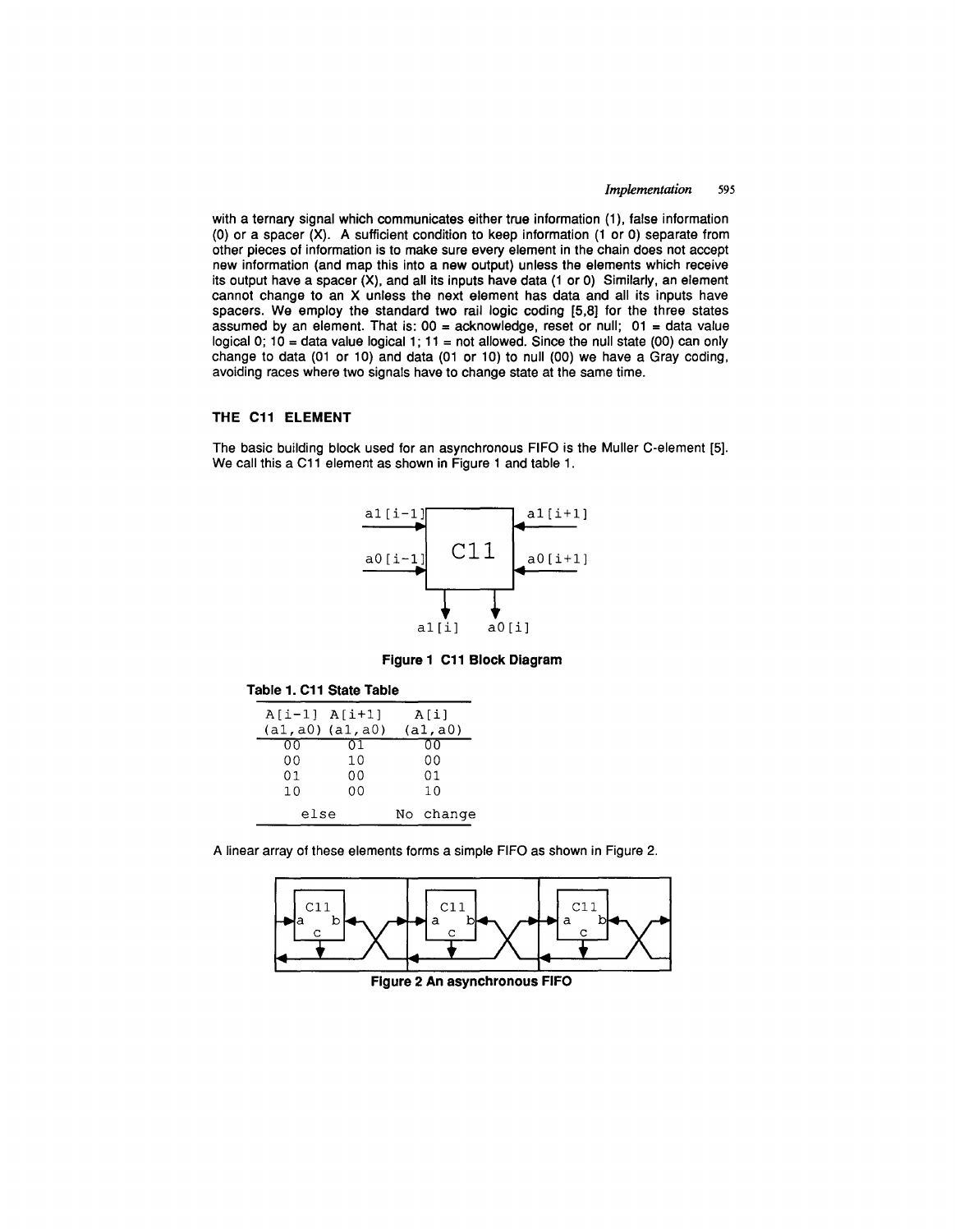#### 596 *International Conference on Systolic Arrays*

# **A GENERALIZED 'CxyZ-ELEMENT' FOR ASYNCHRONOUS DESIGN**

The distinguishing feature of the approach described in this paper is the use of more generalized C-elements. Using these elements leads to a faster and more area efficient design than could be achieved using just C11 elements. The C11 element simply passes data from its input to its output, ensuring there are no collisions. We now describe how we can perform functions on more than one input and drive more than one output element. Figure 3 shows our generalized C-element performing the function F, with x inputs and the output (O) going to y other C-elements.



**Figure 3 CxyZ Block Diagram** 

As for the C11 element two conditions must be obeyed for data to be output. First, all x inputs must have valid data and second, all y elements that the output feeds must have no data (that is have spacers or 'be reset'). Similarly, for the output to be equal to reset, all x inputs must be reset and ally elements must have data. The above is illustrated in table 2 for a C22F element.

|      | А  | в  | R     | S              | Ω      |
|------|----|----|-------|----------------|--------|
|      | 00 | 00 |       | 01 01          | 00     |
|      | o٥ | იი | 10.   | 10             | OΟ     |
|      | o٥ | 00 | 10 01 |                | 00     |
|      | ΩO | 00 | 01    | 10             | 00     |
|      | 10 | 10 | 00 -  | 00             | F (00) |
|      | 10 | 01 | nn.   | იი             | F (01) |
|      | 01 | 10 | 00    | 00             | F(10)  |
|      | 01 | 01 | 00.   | 0 <sub>0</sub> | F(11)  |
|      |    |    |       |                |        |
| else |    |    |       | change<br>No   |        |
|      |    |    |       |                |        |

**Table 2 C22F State Table** 

When both inputs have data (eg A=10 and B=01), and the cells that have O as an input are reset  $(R=S=00)$ , then the output can present new data using its functional mapping (F). That is: 0=10 or 01 depending on f(01 ), where f(01) is the mapping F with B=logic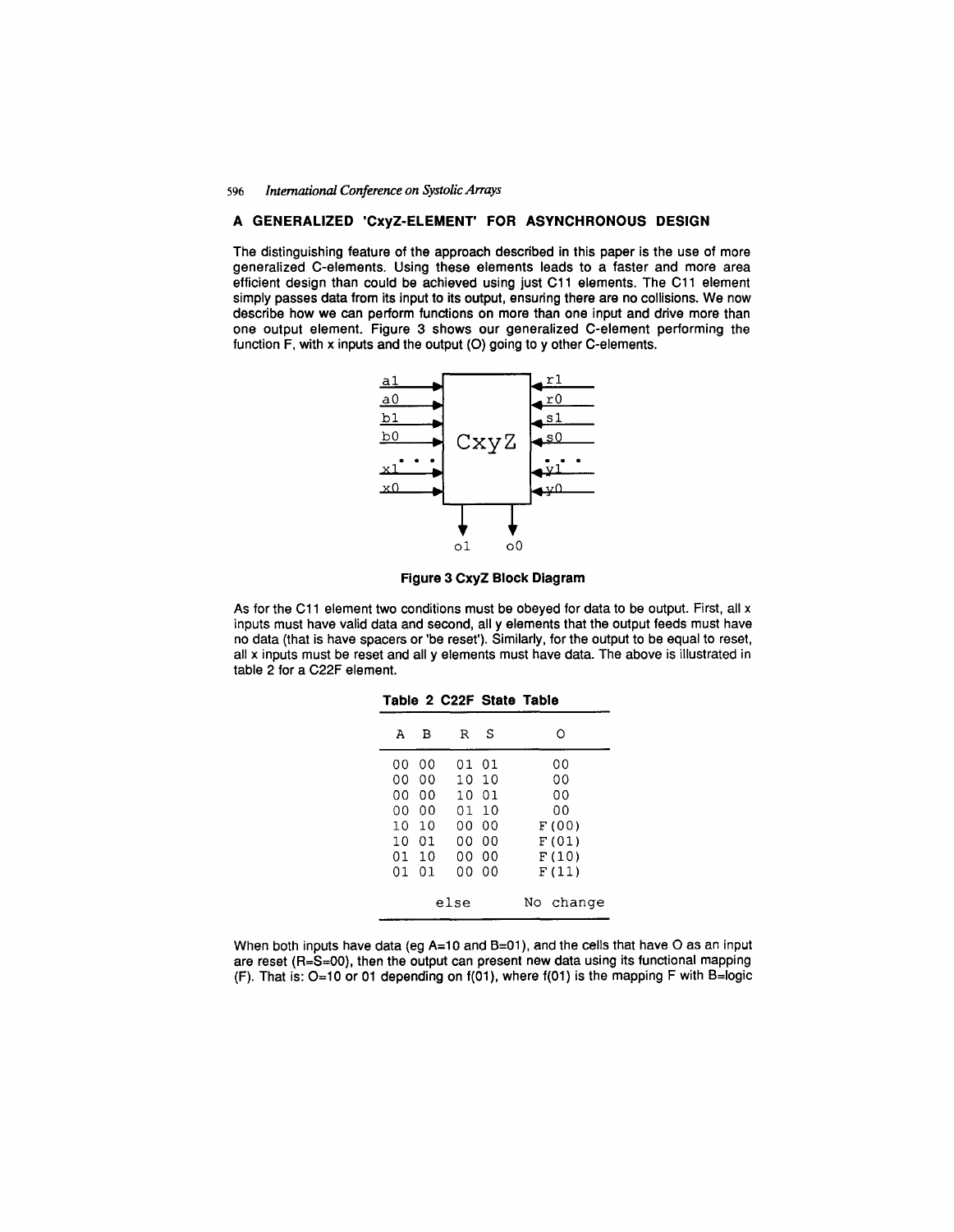'1'  $(B=01)$  and A=logic '0'  $(A=10)$ . When both inputs are reset  $(A=B=00)$ , and both the cells it feeds have data (ie R and S are 01 or 10), then the output is reset (ie.  $O=00$ ). Once we have designed a C11 cell it is then relatively easy to build more general CxyZ cells. Changing the mapping (Z) from the x inputs to the output is only slightly harder than when designing in single rail logic.

## **THE SERIAL-PARALLEL MULTIPLIER ARCHITECTURE**

Figure 4 shows two stages of our asynchronous serial-parallel multiplier (ASPM) architecture. It is built from an AND gate and eight CxyZ elements: three C11 's, two C12's, a C13, a C31S and a C13C. The AND gate is the standard two rail AND gate described by Martin [8]. The gate outputs a null (00) if either input is a null, a high (01) if both inputs are high, or a low (01) otherwise. The C12 and C13 are similar to the C11 described previously, with the input being passed to the output as in a clocked latch; but with extra logic to allow for the outputs being fed to 2 and 3 other C elements respectively. The C31S and C131C form the computational heart of the ASPM. The C31C generates the carry from its three inputs (a,b and c) according to the mapping: Output = (a AND b) OR (b AND c) OR (a AND c). The C31S element generates the sum from the same three inputs: Output =  $a$  EXCLUSIVE-OR b EXCLUSIVE-OR c. In both cases the elements can be designed using C11 elements, with an additional logic gate to perform the mapping.



Figure **4 Two Stages of the Asynchronous Serial-Parallel** Multiplier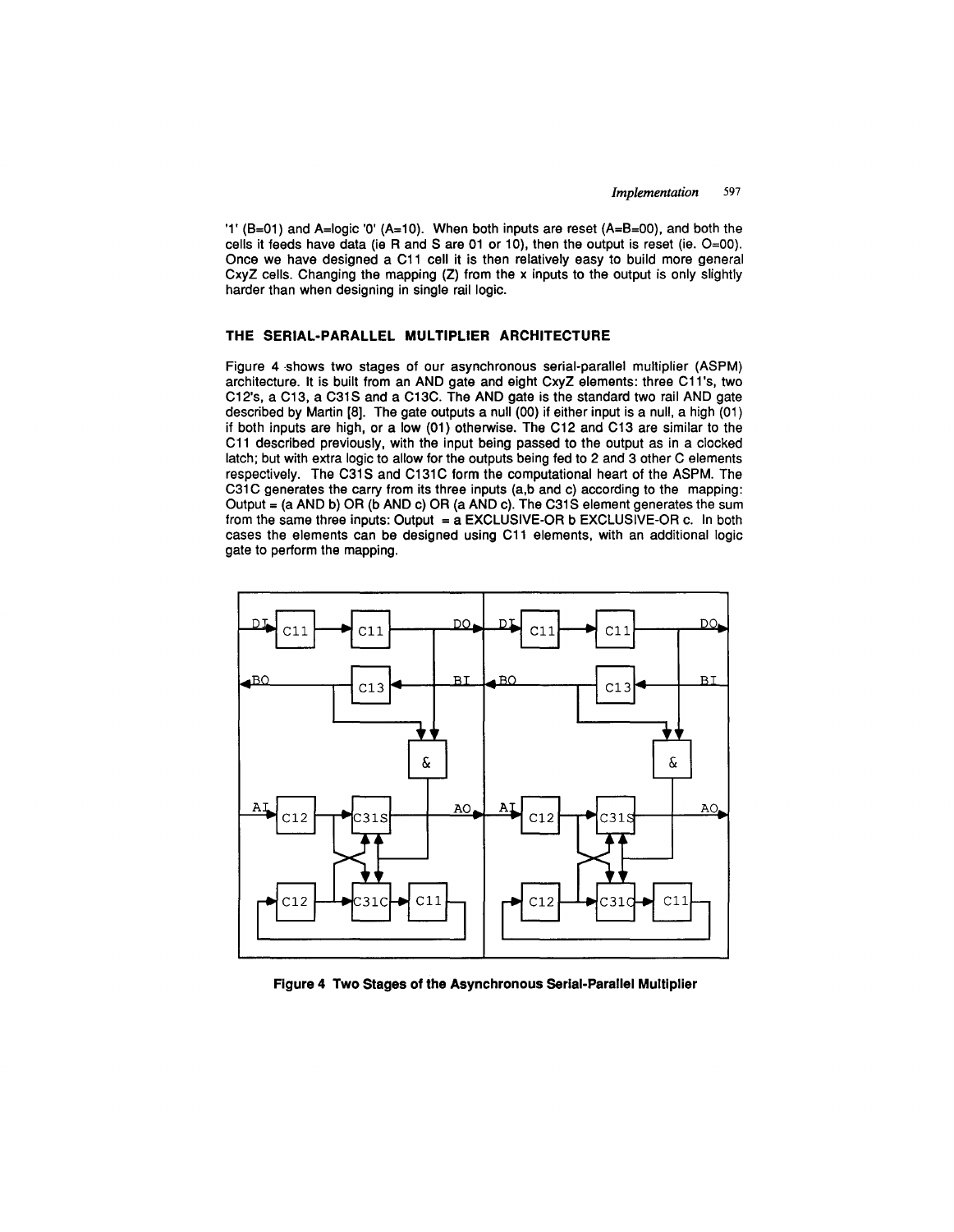#### 598 *International Conference on Systolic Arrays*

### **THE ASYNCHRONOUS CMOS MULTIPLIER CHIP**

Figure 5 shows a photograph of a sixteen stage ASPM chip, employing the architecture described in the previous section. This chip was built in order to demonstrate the speed and area that could be achieved using the generalized C-element. There was no attempt to optimize the speed of the chip, through dynamic logic or by using transmisssion gates; instead complementary CMOS gates with full logic swings were employed throughout. Nevertheless, the chip has been 'clocked' at 40MHz, which is twice the speed of a similarly designed systolic version. From our layout we estimate that it would be possible to build a 1024 stage multiplier (as required by the RSA encryption algorithm) in 1 micron CMOS with a 8mmx8mm die. One unexpected advantage of our approach was the design time - it was actually implemented faster than an equivalent clocked systolic version previously implemented by the authors. Though the ASPM appears quite complex, it only involves one major cell design, with a few modifications, and requires no careful clock distribution or clock buffer design.



**Figure 5 A 16 Stage CMOS Asynchronous Multiplier Chip**